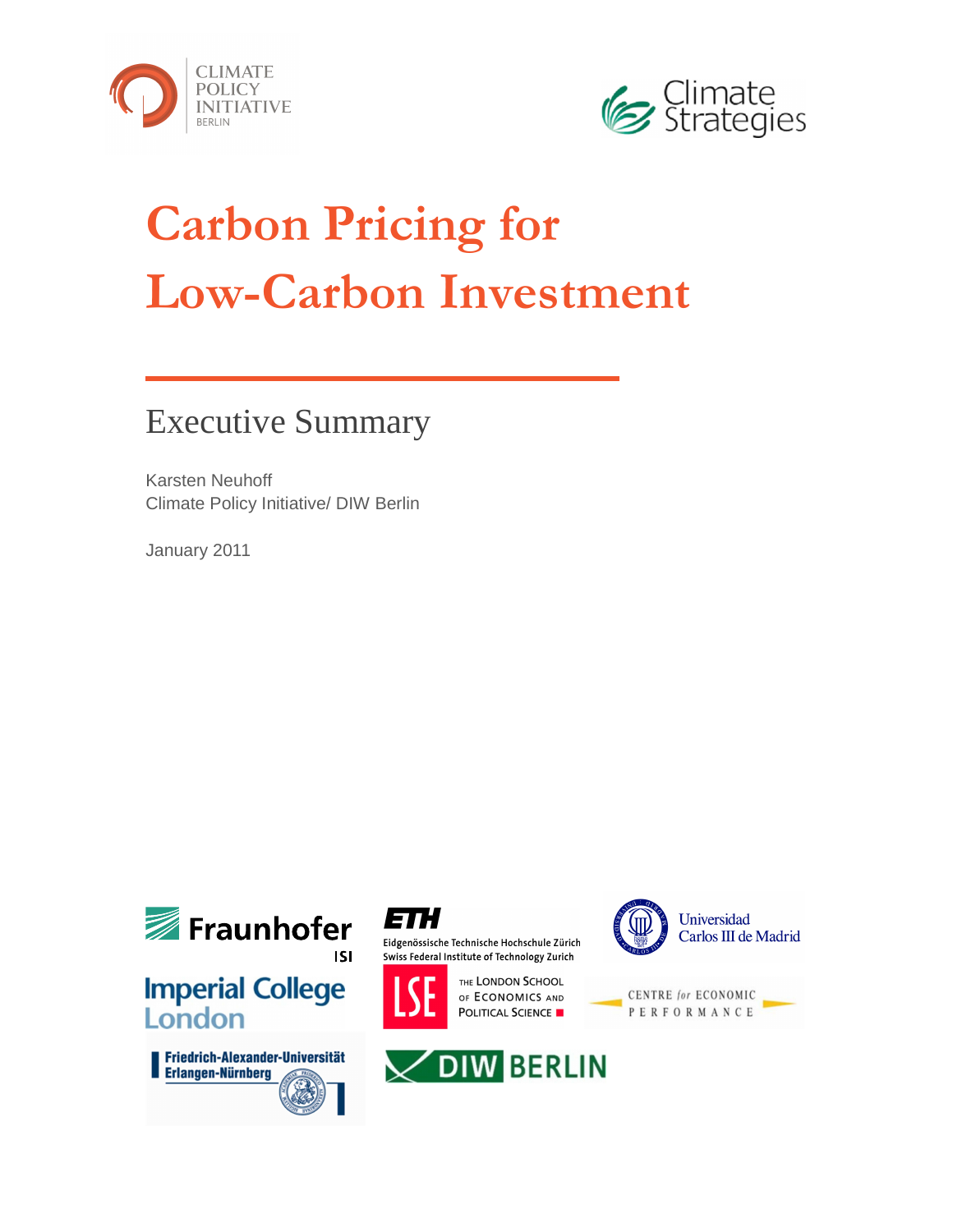# **Descriptors**

Area of Focus: Carbon Pricing & Incentives Sector: Industry, Power and Energy Region: Europe Keywords: Carbon Pricing Contact: Dora Fazekas, dora.fazekas@climatestrategies.org, Ruby Barcklay, ruby@climatepolicyinitiative.org

# About CPI

Climate Policy Initiative (CPI) is a policy effectiveness analysis and advisory organization whose mission is to assess, diagnose and support the efforts of key governments around the world to achieve low-carbon growth. CPI is headquartered in San Francisco and has research centers around the world which are affiliated with distinguished research institutions. Research centers include: CPI at Tsinghua, affiliated with the School of Public Policy and Management at Tsinghua University; CPI Berlin, affiliated with the Department for Energy, Transportation and the Environment at DIW Berlin; CPI Rio, affiliated with Pontifical Catholic University of Rio (PUC-Rio); and CPI Venice, affiliated with Fondazione Eni Enrico Mattei (FEEM). CPI is an independent, not-for-profit organization which receives long-term funding from George Soros.

# About Climate Strategies

Climate Strategies is an international organisation that convenes networks of leading academic experts around specific climate change policy challenges. From this it offers rigorous, independent research to governments and the full range of stakeholders, in Europe and beyond.

Climate Strategies is grateful for funding from the government of **Australia** and **Switzerland**, Agence de l'environnement et de la maîtrise de l'énergie (ADEME) in **France**, Deutsche Gesellschaft für Technische Zusammenarbeit (GTZ) and Ministry of Environment in **Germany**, Ministry of Environment in **Finland**, Ministry of Foreign Affairs (MFA) in **Norway**, Swedish Energy Agency (SEA) in **Sweden**, Department for Environment, Food and Rural Affairs (DEFRA), the Office of Climate Change (OCC), Department of Energy and Climate Change (DECC), Department for International Development (DFID) in the **UK**, The Carbon Trust, Nordic COP15 Group, Corus Steel, Holcim, Ministry of Environment (MOE) in **Japan**, European Climate Foundation (ECF) in The **Netherlands** and the German Marshall Fund of the **United States**.

© Climate Policy Initiative, 2011 All rights reserved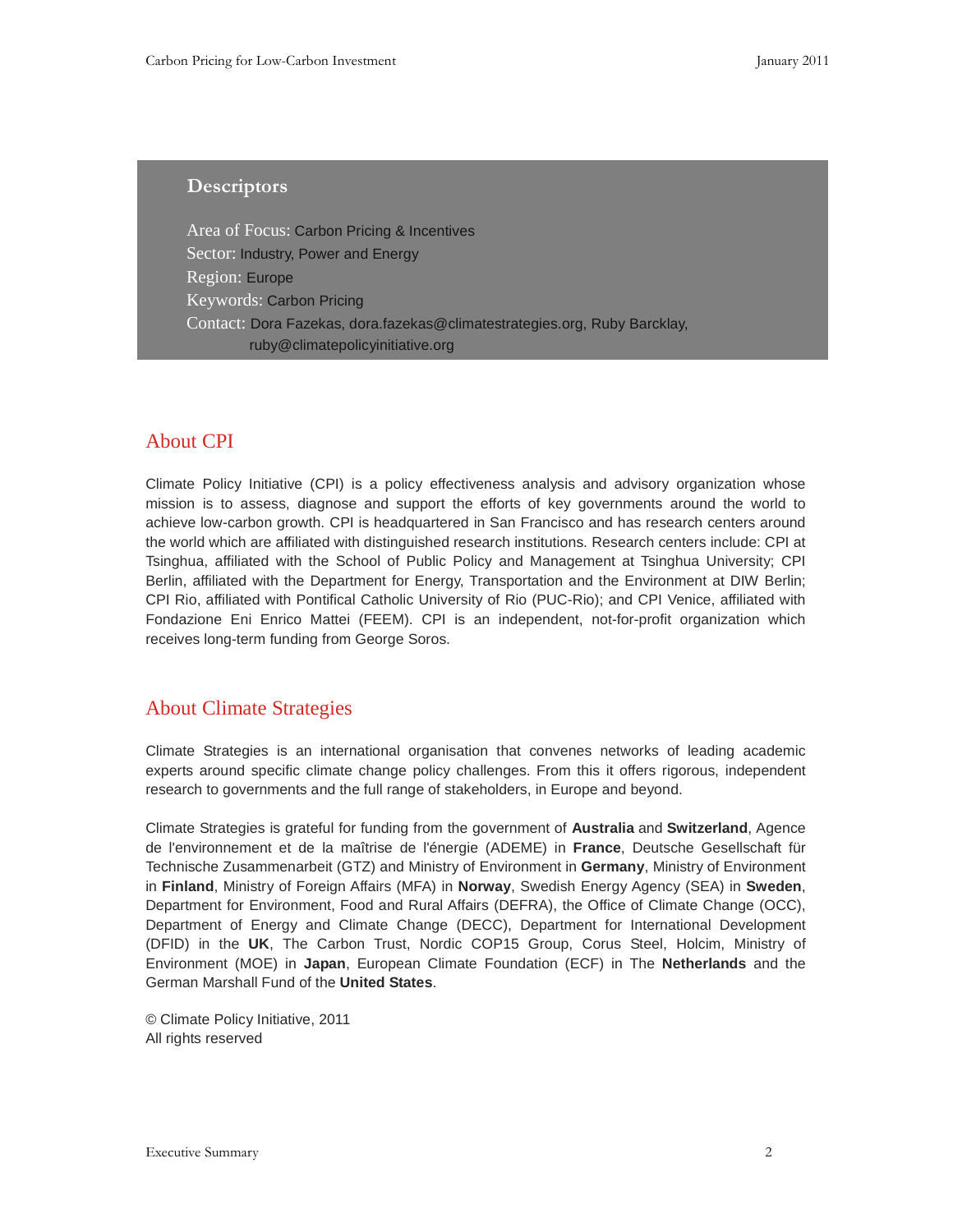# **1 Introduction**

The EU European Trading Scheme (EU ETS) started operating in 2005 and was established with the EU Climate Package of 2008 as a permanent mechanism for Europe. Now in its second phase, policymakers are evaluating its success to date and considering next steps for its evolution. With the ultimate goal of a low-carbon economy, key questions have been: does the ETS facilitate a shift from carbon-intensive investments to low-carbon investments? What improvements can policymakers apply to accelerate low-carbon investment?

To answer these questions, Climate Policy Initiative (CPI) and Climate Strategies conducted a multiinstitute analytical project, "Carbon Pricing for Low-Carbon Investment" from February to December 2010. Led by CPI Berlin director Karsten Neuhoff, participating organizations included London School of Economics, DIW Berlin, ETH-Zürich, ISI-Fraunhofer, Universidad Carlos III de Madrid and University of Erlangen-Nürnberg. Studies in the project include the following:

#### **Climate Change, Investment and Carbon Markets and Prices – Evidence from Interviewing Managers**

Ralf Martin (LSE), Mirabelle Muûls (Imperial College) and Ulrich Wagner (Universidad Carlos III de Madrid)

#### **Relative Importance of Different Climate Policy Elements for Corporate Climate Innovation Activities: Findings for the Power Sector**

Karoline Rogge (ISI Fraunhofer), Tobias Schmidt (ETH Zürich) and Malte Schneider (ETH Zürich)

#### **The Role of CDM Post-2012**

Alexander Vasa (CPI) and Karsten Neuhoff (CPI)

#### **Emissions Trading Schemes under IFRS - Towards a true and fair view**

Madlen Haupt (CPI) and Roland Ismer (University of Erlangen-Nürnberg)

This policy summary describes key findings and implications from the studies included in the project and the workshops hosted in Berlin and Paris. Papers from the studies can be found at www.climatepolicyinitiative.org and www.climatestrategies.org.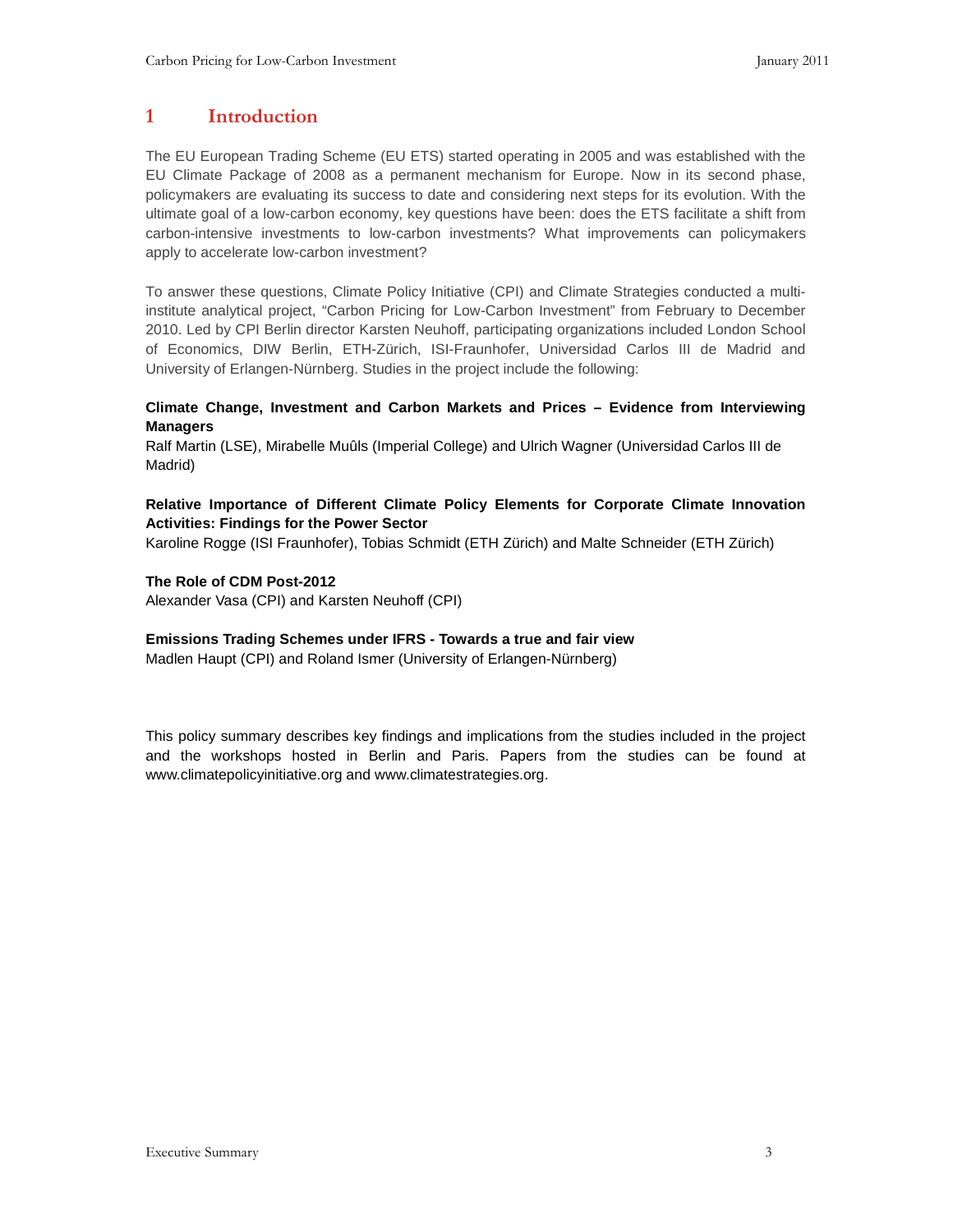# **2 ETS Effectiveness**

One objective of the European Emissions Trading Scheme, to reduce the investment in carbonintensive assets, has been successfully achieved. Of the allowances that were reserved in 2006/2007 for new or expanded carbon-intensive installations, only 16 percent had actually been requested by 2009. It is however difficult to assess to what extent this result should not also be attributed to the more attractive investment opportunities in renewable energy sources, and the economic constraints imposed with the financial crisis.

This leads to the main question of whether the EU ETS has, in addition to reducing investment in carbon-intensive programs, also contributed to increased investment in low-carbon technologies. This could be measured against explicit targets or against 'business as usual' scenarios. However, explicit targets are only defined for renewable energy sources and it is difficult to create a 'business as usual' scenario against the background of financial and economic crisis.

We evaluate the investment response to EU ETS by assessing its impact on three steps companies typically follow in the investment process.<sup>1</sup>

First, the low-carbon policy framework must capture the attention of the relevant decision makers in an organization in an environment of many competing interests and pressures.

Second, the policy framework must allow companies to assess the new opportunities and challenges of the framework when making operational, investment and strategic decisions.

Third, the policy framework must provide an enabling environment that allows business to realize lowcarbon projects.

In the following summary, we present the results of the project, addressing these three requirements for low-carbon investment choices, and explore options for policymakers to further catalyze lowcarbon investment.

-

<sup>1</sup> Barr, Stimpert, Huff, 1992. Cognitive change, strategic action, and organizational renewal. Strategic Management Journal, 13(S1), 15-6.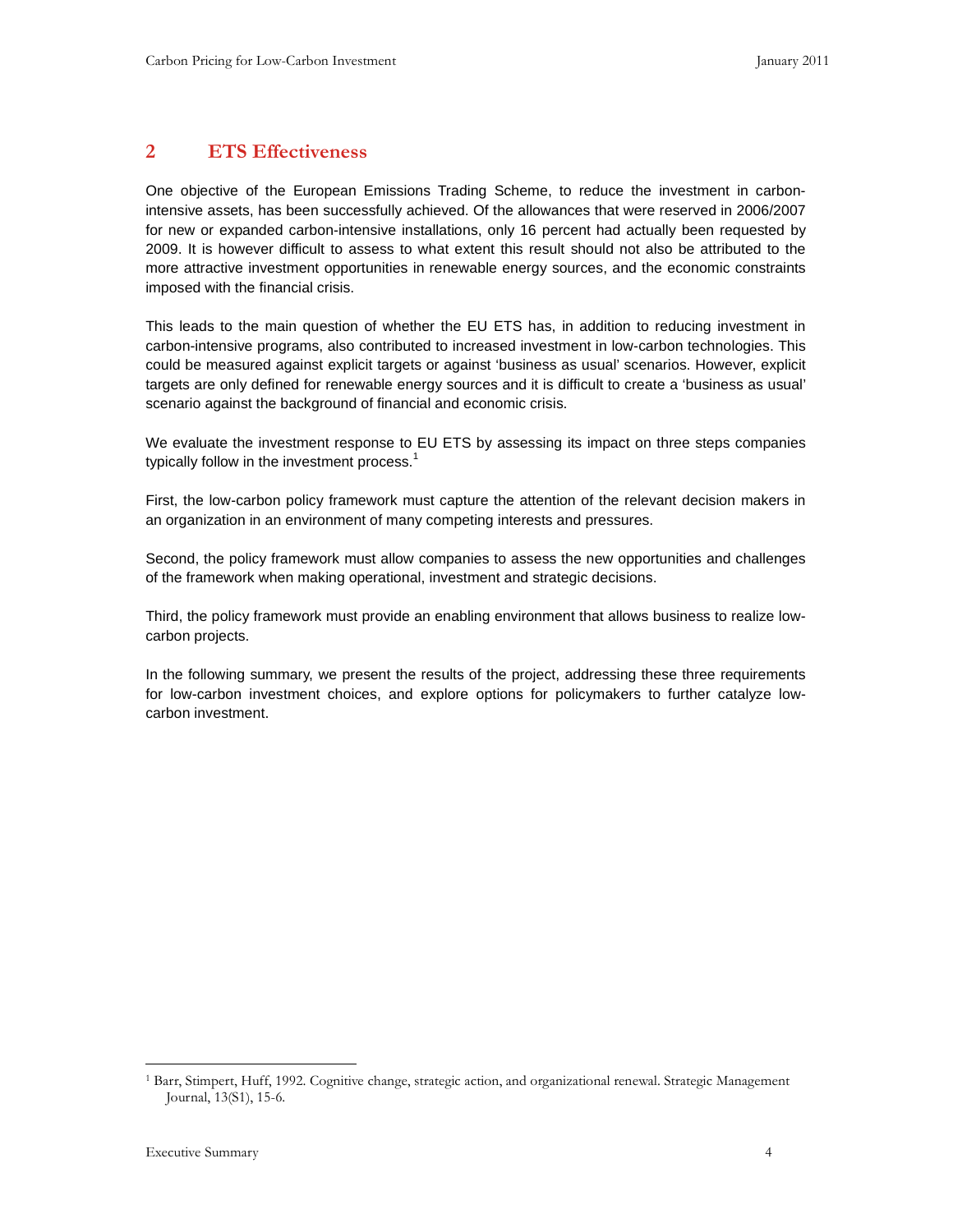# **3 Capturing attention of companies**

We first explore whether the EU ETS, as part of the low-carbon policy framework, captures the attention of the relevant decision makers in an environment of many competing interests and pressures. For most organizations it is the combination of long-term climate policy objectives with EU ETS or technology specific support schemes that matters for strategic decisions.

# **The role of EU ETS in the policy framework**

- For power generators the relevance of long-term climate policy targets for innovation and investment activities is highly correlated with the relevance of the EU ETS. (ISI-Fraunhofer/ETH Zürich survey of 65 power companies).
- Companies with higher expectations of the future stringency of permit allocation are more likely to pursue low-carbon innovation (LSE/Imperial/Carlos III interviews with 800 manufacturing companies).
- For producers of renewable energy technologies, technology specific support schemes are important for decisions about innovation and sales. However, relevance of technology specific support schemes is highly correlated with both long-term targets and EU ETS (ISI-Fraunhofer/ETH Zürich).
- The analysis points to the importance of combining long-term climate policy targets (as expressed in emission targets, renewable targets, and the EU ETS cap), economic incentives created by carbon prices emerging from EU ETS, and tailored technology support schemes, to encourage low-carbon investment.

#### **Stringency**

The survey results show that for many companies, climate policy is still a less important factor in investment decisions than other aspects of the business environment (ISI-Fraunhofer/ETH Zürich). One reason is likely to be the stringency of the ETS:

- About 40% of companies report that the stringency of the EU ETS in phase II allowed them to continue business as usual. For phase III this share declined to 10% - illustrating that companies expected during the survey in 2009 increased stringency of EU ETS post 2012.
- Moreover, the share of companies that expect fundamental change in their operations and investment increased from 4% to 10% between phase II and III. (LSE/Imperial/Carlos III)

The surveys suggest that the current 20% emission reduction target and the level of resulting carbon prices encourage many companies to consider climate policy a relevant topic. However, most companies do not yet consider the stringency sufficient to trigger a shift to low-carbon strategies.

#### **Free Allowances**

With the ETS' free allowance allocation, costs of  $CO<sub>2</sub>$  emissions are not accounted for, while investment costs are attributed to the budgets of business units. The LSE survey revealed that within the EU ETS, companies that fall just short of the thresholds established for free allowances, i.e., those who need to pay for their allowances after 2012, are more engaged in climate-change related product innovation, than companies that will continue to receive free allowances. This result suggests that the ongoing practice within the EU ETS of free allowances for the manufacturing sector leads to less innovation.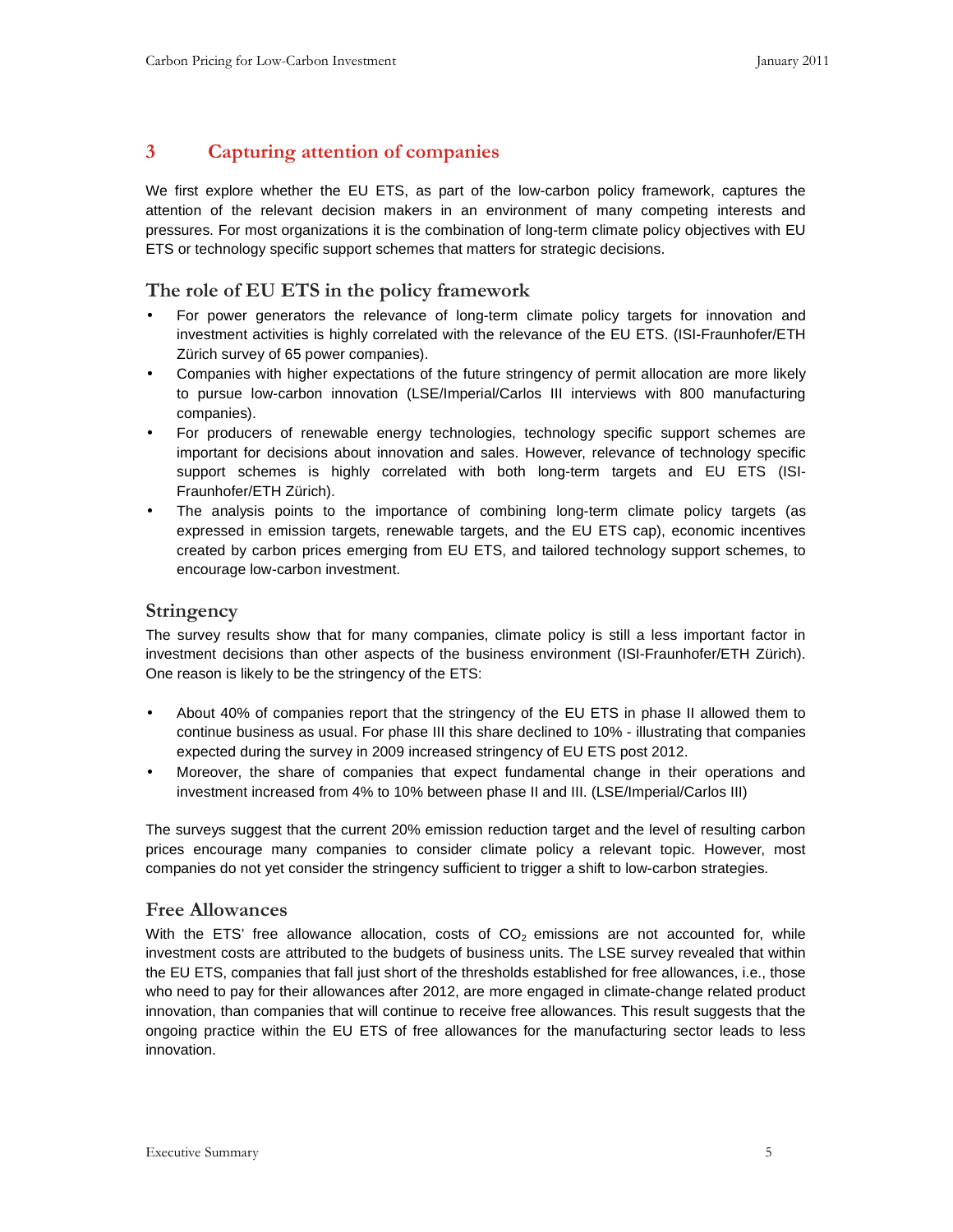# **4 Providing Clarity for Decision-making**

We next explore whether the climate policy framework provides clarity for decision-making. In particular, we explored whether the EU ETS cap, the CDM as a complementary policy to the ETS, and financial accounting practices, impact companies' abilities to assess opportunities.

# **ETS Cap**

The EU ETS directive has set a cap on ETS emissions that declines at a rate of 1.74% per year from 2013, unless reset, until 2050. This creates a clear, long-term framework to inform company strategy on policy constraints. As the EU ETS translates the scarcity of emissions credits into a carbon price, it also encompasses an enforcement mechanism to deliver the cap.

However, the resulting trajectory from the current cap reduction schedule results in emission reductions of only 51% by 2050 for total EU emissions, well below the commitment of 80-95% formulated by the EU and Member States.<sup>2</sup> This points to a need for further tightening of the EU ETS cap to align the policy instrument with the policy objective.

# **CDM**

A major challenge for investors in interpreting the climate policy framework emerges from the Clean Development Mechanism (CDM). Installations covered by the EU ETS can use CDM credits, called Certificates of Emission Reductions (CER), to cover a share of their verified emissions. Under existing rules, the use of CERs could allow emissions from EU ETS installations to exceed the current cap by an average of 5.4% in the period 2008-2012. How much of this potential is ultimately used is uncertain, as is the affect that using CERs will have on the ultimate price of EU ETS Allowances. Currently, CERs trade at a 25% discount to ETS allowances. One interpretation of the discount is that the market expects that there will be more CERs available than can be absorbed under current market rules and that CERs have been bid down in price as a result. However, there are other possible reasons for this discount, and uncertainty generated by the relationship between CER and ETS markets increases the difficulty in basing investment decisions on the ETS price.

Use of the CDM mechanism reduces the effective target for EU emissions reductions. Figure 1 compares the EU emissions trajectory at the 20% and 30% reduction targets with and without CDM against the ultimate objective of reducing EU emissions by 80%-95% by 2050. Only a 30% target without CDM would fall within a linear path to the long term reduction target.

-

<sup>2</sup> This sentence and the corresponding Figure 1 have been updated on 4th February 2011 - initially 47% instead of 51% total EU emission reductions were projected for 2050. EU Presidency Conclusions EU October 2009: http://www.consilium.europa.eu/uedocs/cms\_data/docs/pressdata/en/ec/110889.pdf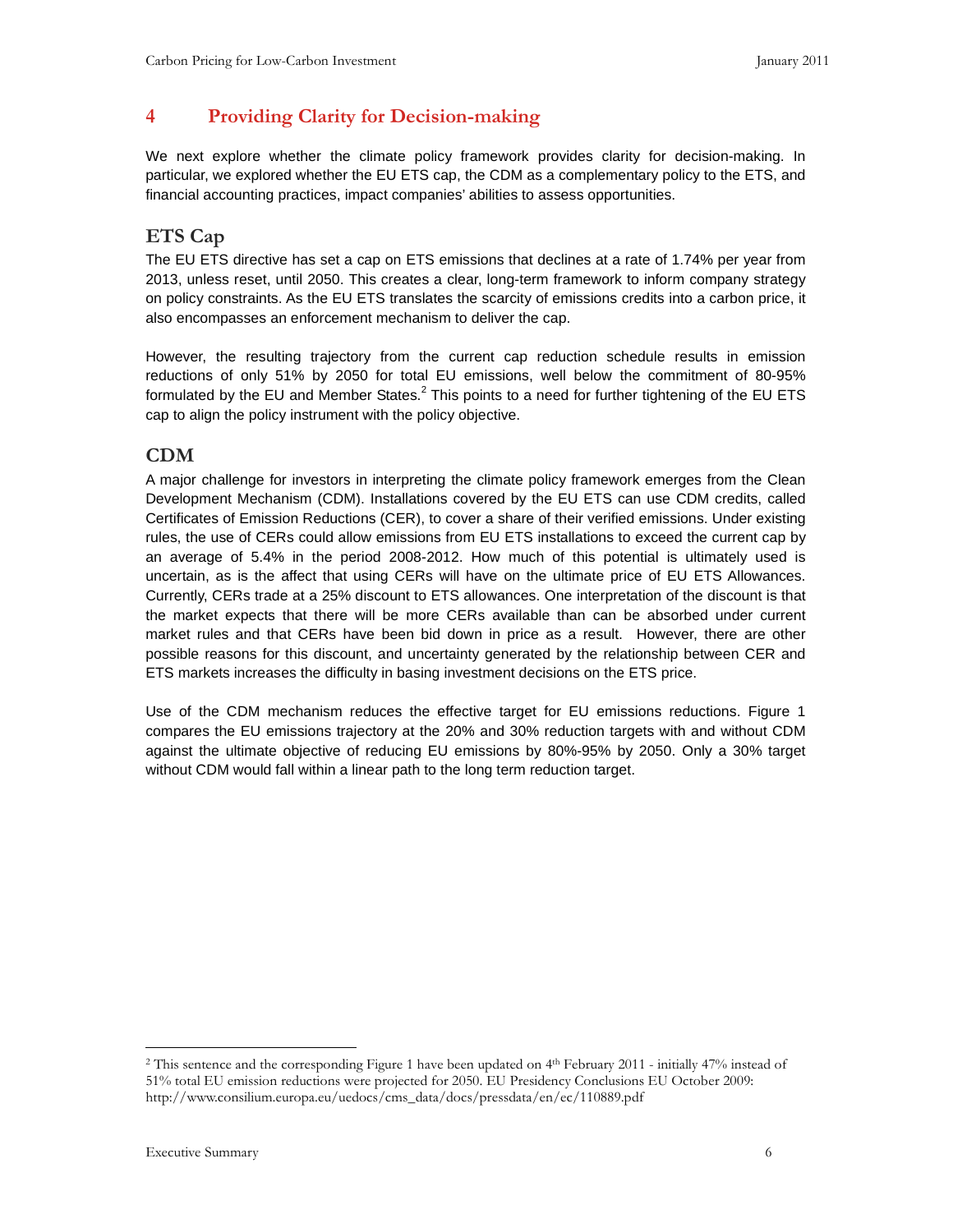

Figure 1: Impacts of offset use on EU emissions trajectory and low-carbon opportunities $3$ 

The objective of the CDM mechanism is to link climate policy in developed and developing countries, but CDM is increasingly scrutinized for its effectiveness as a co-operation mechanism. In particular it is questioned whether CDM emission reductions are additional, whether differences between mitigation costs and allowance prices create rents that are not available for mitigation, and whether uncertainty about prices limit the contribution CDM can make to finance low-carbon projects.

The focus of negotiations in Copenhagen and Cancun on Nationally Appropriate Mitigation Actions (NAMAs) points to the importance of domestic policies and measures. The CDM mechanism is structurally less suited to support national governments in their implementation. Revenue and rents from the CDM mechanism can even create incentives to delay domestic action and NAMA implementation. Thus, support for NAMA implementation in developing countries might be more effective, if some EU companies buy allowances from auctions and some of this revenue is used internationally, than if EU companies buy CDM credits.

The analysis points to the need for a strategy to phase out the use of offsets (CDM/JI) to provide a clear investment framework for Europe. It does require that alternative financial support mechanisms for low-carbon development in poorer countries be appropriately resourced.

#### **Accounting Practices**

Current International Financial Reporting Standards (IFRS), of particular importance for listed European producers, do not capture the impact of the EU ETS adequately and can thus misinform strategic management choices and investor assessments. For example, prevailing accounting practices do not capture the value of free allowance allocation and treat them differently than allocations that are purchased, even though the two e of allocations have equal economic value. The differential treatment creates distortions between countries and sectors with different free allocation levels, and hides potential future risk exposures that will emerge with declining shares of free allowance allocation (Haupt/CPI and Ismer/University of Erlangen-Nürnberg).

-

<sup>&</sup>lt;sup>3</sup> The factors used for the continuation of mitigation beyond 2020 were the linear reduction factors of the total EU cap from the period 2010-2020, resulting in a yearly reduction beyond 2020 of the cap by 55 million tonnes in the 20% and by 99 million tonnes 30% case.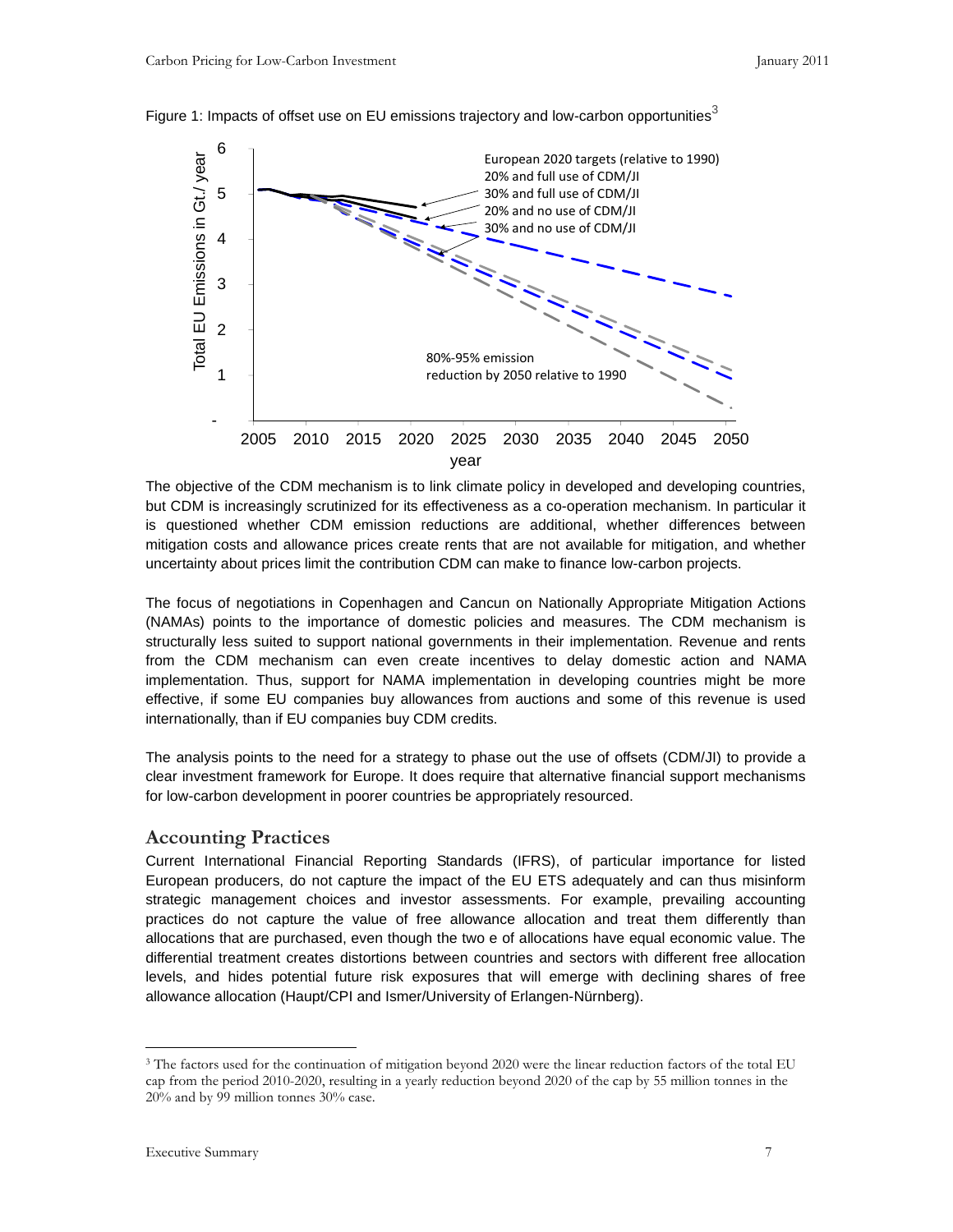A fair value approach allows for the initial recognition of free allowances at their true economic value. The subsequent use of a deferred income position can adequately reflect the benefit of free allocations and offsetting liability in quarterly reports. Further clarifications with respect to the coherent accounting treatment of hedging strategies seem crucial to ensure transparency.

# **5 Create an enabling environment for low-carbon projects**

In addition to attracting companies' attention and providing clarity for decision-making, the policy framework must ultimately contribute to business environment that allows for the realization of lowcarbon investment. While the carbon price can contribute to the financial viability of a low-carbon project, uncertainty about the future carbon price may complicate decision-making particularly for financing of projects.

# **Carbon Price Uncertainty**

One option for increasing the stability of the carbon price is the banking of  $CO<sub>2</sub>$  allowances. Accounting provisions under the IFRS can support this practice if they differentiate between the treatment of allowances held for speculative purposes and for compliance purposes. It will be important for future IFRS to ensure that the banking of  $CO<sub>2</sub>$  allowances for mid-term compliance does not result in misleading profit figures due to mandatory quarterly re-evaluations at fair value. Such requirement would not only discourage companies to bank allowances, but could even create a situation where at times of volatile carbon prices, companies decrease their banking of allowances to reduce volatility in quarterly reporting.

To reduce uncertainty over  $CO<sub>2</sub>$  prices, many have suggested introducing a price floor. This could be implemented, for example, with a pre-announced reserve price across EU ETS allowance auctions. By eliminating the risk of very low carbon prices, price floors can reduce the risk for financing and reduce the cost of capital. In our study's surveys, the importance attributed to long-term climate policy targets points to an additional aspect to be considered in the design of price floors. If a price floor is set not only to address the risk of a very low carbon price, but to compensate for an insufficiently stringent emission trajectory, then the link between the carbon price and the emission target is broken. This might undermine the positive interactions between short-term incentives and long-term climate policy frameworks. This suggests that it is better to strengthen emission targets than to use a price floor if the stringency of EU ETS is perceived to be insufficient by policymakers.

# **Required payback time for Investments**

The LSE survey shows that corporate investors typically require that energy efficiency investments pay back in less than four years. In cases where equipment and buildings are used over the longterm, policies should provide support for a longer-term perspective (e.g., policies that facilitate the use of energy service companies to assume the longer-term costs of energy efficiency programs).

# **Importance of other factors for project realisation**

The ISI-Fraunhofer survey indicated that the ETS alone may not be sufficient to drive low-carbon investments. The study pointed to a variety of other factors that companies consider more important than the ETS for investment choices. For example:

- power generators report that access to fuel and public perception that affects the permitting process are important factors for investment decisions, and
- power technology companies consider technology-specific policies such as feed-in tariffs as the most important factors for sales and R&D investments.